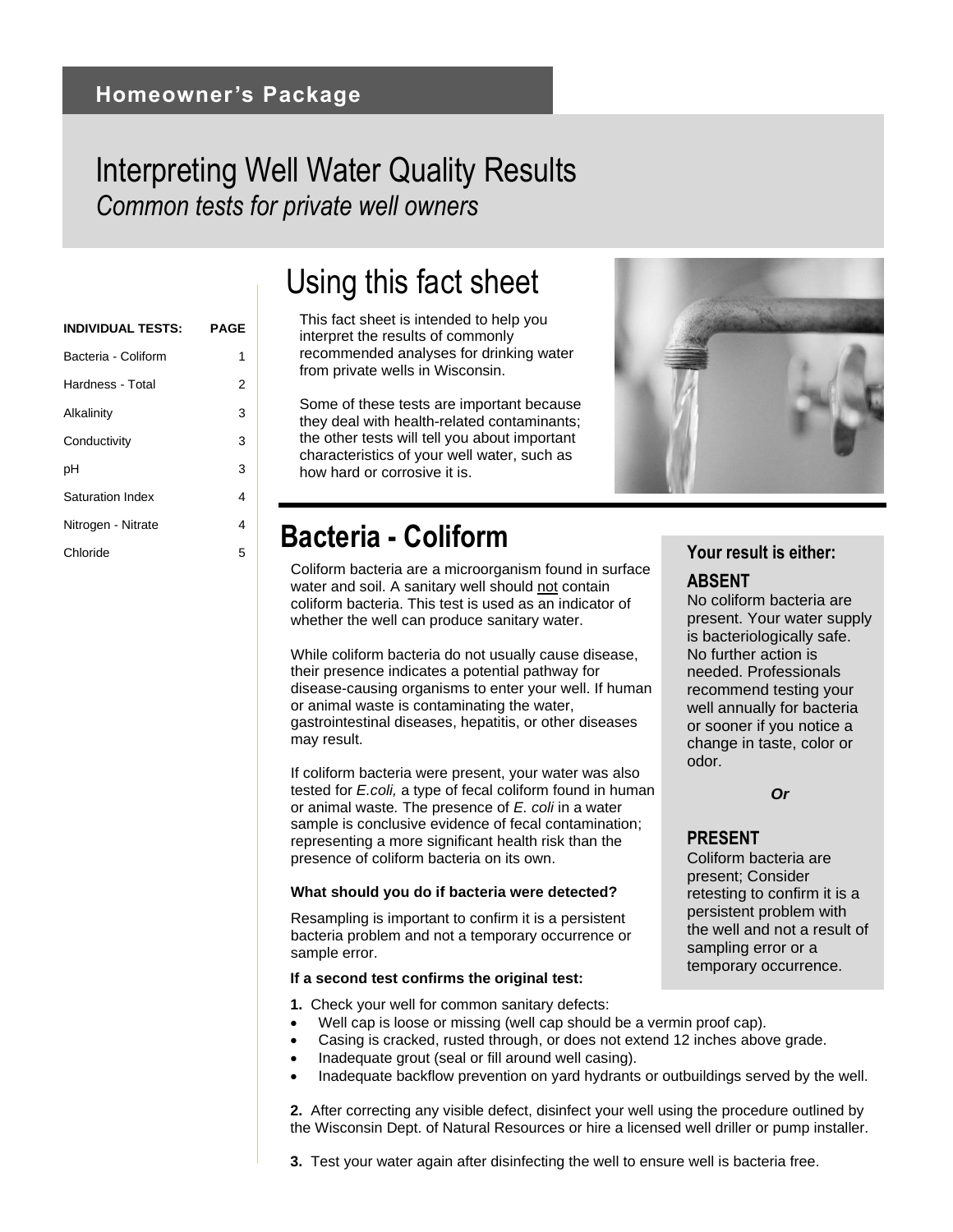### **Additional information about bacteria in wells:**

#### Bacteria in

groundwater may be the result of geologic conditions which do not allow for adequate filtration of water before reaching a well. An example would be areas where fractured bedrock aquifers are overlain by thin soils. If water suddenly changes color or odor following large rain events this could be the cause.

For wells consistently contaminated with bacteria, disinfection may not solve the problem. In this case, investigating the potential of a new well to produce sanitary water may be the best option.

### **Water testing and units of measure:**

Many minerals and contaminants in water are often reported as a concentration. When comparing test results to water quality standards it is important to check that you are comparing values with the same unit of measure. Some labs report nitrate concentrations as parts per million (ppm) while some use the term milligram per liter (mg/L).

**1 mg/L = 1 ppm**

### **Hardness - Total**

The hardness test measures the amount of calcium and magnesium in water. Calcium and magnesium are essential nutrients, but the amount present in drinking water is generally not a significant source of these nutrients.

While there are no health concerns associated with drinking hard water, it can cause lime buildup (scaling) in pipes and water heaters. It also can react with soap decreasing its cleaning ability, can cause a buildup of soap scum, and/or graying of white laundry over time. Some people that use hard water for showering may notice problems with dry skin.

Note: the water softening industry measures hardness in grains per gallon. 1 grain per gallon =  $17.1$  mg/L CaCO<sub>3</sub>.

#### **Acceptable Results:**

Total hardness values near 150 mg/L are ideal. Water with a value less than 150 mg/L is considered soft, values greater than 200 mg/L are considered hard. Water naturally low in total hardness referred to as soft water may be corrosive. *A total hardness less than 20 mg/L more than likely indicates that your water has been treated using a water softener.* 

#### **Sources:**

Primarily dissolved carbonate minerals from soil and rock materials. When carbonate minerals dissolve, they increase the amount of calcium and magnesium ions in water.



### **Alkalinity**

Alkalinity is a measure of water's ability to neutralize acids. There are no health concerns related to alkalinity. Alkalinity and total hardness form from the same minerals and are generally close in value when they are both reported as mg/L CaCO<sub>3</sub>.

#### **Acceptable results:**

The value should be roughly 75% to 100% of the total hardness value in an unsoftened sample. Water with low levels of alkalinity (less than 150 mg/L) is more likely to be corrosive. High alkalinity water (greater than 150 mg/L) may contribute to scaling. If total hardness is half or less the alkalinity result, it may indicate that your water has passed through a water softener. If alkalinity is significantly less than total hardness it may signify elevated levels of chloride, nitrate or sulfate.

### **Conductivity**

Conductivity measures the amount of dissolved substances (or ions) in water; but does not give an indication of which minerals are present. Changes in conductivity over time may indicate changes in your overall water quality.

### **Acceptable results:**

There is no health standard associated with conductivity. A normal conductivity value measured in umhos/cm is roughly twice the total hardness as  $mg/L$  CaCO $_3$  in unsoftened water samples. If conductivity is significantly greater than twice the hardness, it may indicate the presence of other human-influenced or naturally occurring ions such as chloride, nitrate, or sulfate.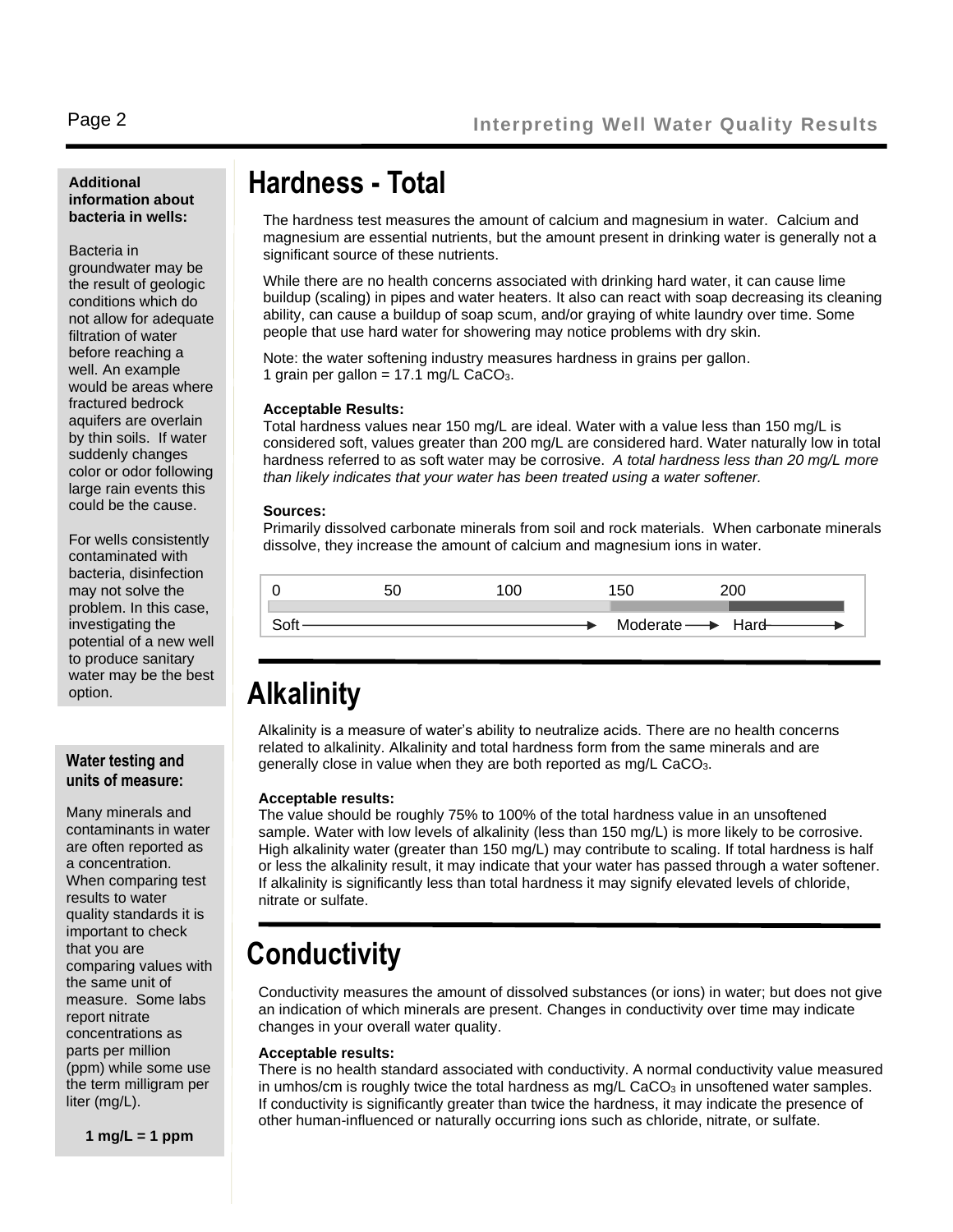# **pH**

The pH test measures the concentration of hydrogen ions in a solution. The concentration of hydrogen determines if a solution is acidic or basic. The lower the pH, the more corrosive water will be.

### **Acceptable results:**

There is no drinking water standard for pH but corrosive water is more likely to contain elevated levels of copper or lead if these materials are in your household plumbing. Typical groundwater pH values in Wisconsin range from 6.5 to 8.5.

**Sources:** Low values are most often caused by lack of carbonate minerals in the aquifer.

| Neutral     |  |             |               |                                            |  |  |  |   |   |         |     |    |    |    |
|-------------|--|-------------|---------------|--------------------------------------------|--|--|--|---|---|---------|-----|----|----|----|
|             |  |             |               | Increasingly Acidic   Increasingly Basic - |  |  |  |   |   |         |     |    |    |    |
| $\cdot$ 0   |  |             | 1 2 3 4 5 6 7 |                                            |  |  |  | 8 | 9 | 10      | 11  | 12 | 13 | 14 |
| Strong acid |  | Lemon juice |               | milk                                       |  |  |  |   |   | Ammonia | Lve |    |    |    |

### **Saturation Index**

The saturation index is a measure of water's ability to corrode or form scale. It is calculated using values from pH, alkalinity, total hardness and conductivity tests. A negative value indicates water is likely corrosive, while a positive value indicates a tendency for water to form scale (calcium carbonate),

Corrosive water will corrode unprotected metal plumbing. Corrosion of metal plumbing can have health implications if it causes elements like lead, copper, and zinc from pipes and solder to dissolve into drinking water. Symptoms of corrosive water may include pinhole leaks in pipes or green stains in sinks.

Some scale formation can act as a natural protection against corrosion but too much will plug pipes and water heaters decreasing their efficiency. Water softeners are an effective form of treatment to prevent scale build-up.

|        | Corrosive |      |        | Ideal |        | Scaling |        |
|--------|-----------|------|--------|-------|--------|---------|--------|
| $(-3)$ | (-2)      | (-1) |        |       | $(+1)$ | (+2)    | (+3)   |
| Severe |           |      | Slight |       | Slight |         | Severe |

### **Acceptable results:**

This is a test for overall water quality, there is no health standard associated with the saturation index. Values between 0 and 1 are considered desirable.

### **If your water is softened:**

Please note that because total hardness is used to calculate the saturation index and softening removes hardness from the water, the saturation index is not accurate for softened or partially softened water.



### **Did you know your well water is groundwater?**

Groundwater is water occupying void spaces between soil particles or cracks in rock below the land surface. It originates as precipitation which infiltrates into the ground. The type of soil and bedrock groundwater flows through determines your well water's pH, saturation index, or the amount of hardness or alkalinity. The type of soil and bedrock in a region also determines how quickly contaminants can reach groundwater. Human activities are often responsible for elevated levels of contaminants such as nitrate and chloride.

### **Corrective Action for Hard or Corrosive Water**

### *If you are experiencing problems with hard water:*

• Consider softening water using a water softener. Softened water removes calcium and magnesium and replaces it with another cation (usually sodium). Many people choose not to soften the cold-water tap used for drinking and cooking.

#### *If you are experiencing problems with corrosion of household plumbing:*

- Install a water treatment device (neutralizer) designed to make water less corrosive.
- Install plastic plumbing that will not develop pinhole leaks or leach metals.

• Water allowed to contact unprotected metal plumbing for extended periods can dissolve unsafe levels of copper and/or lead. If levels of copper or lead in drinking water are a concern, run water for a few minutes before using for drinking or cooking.